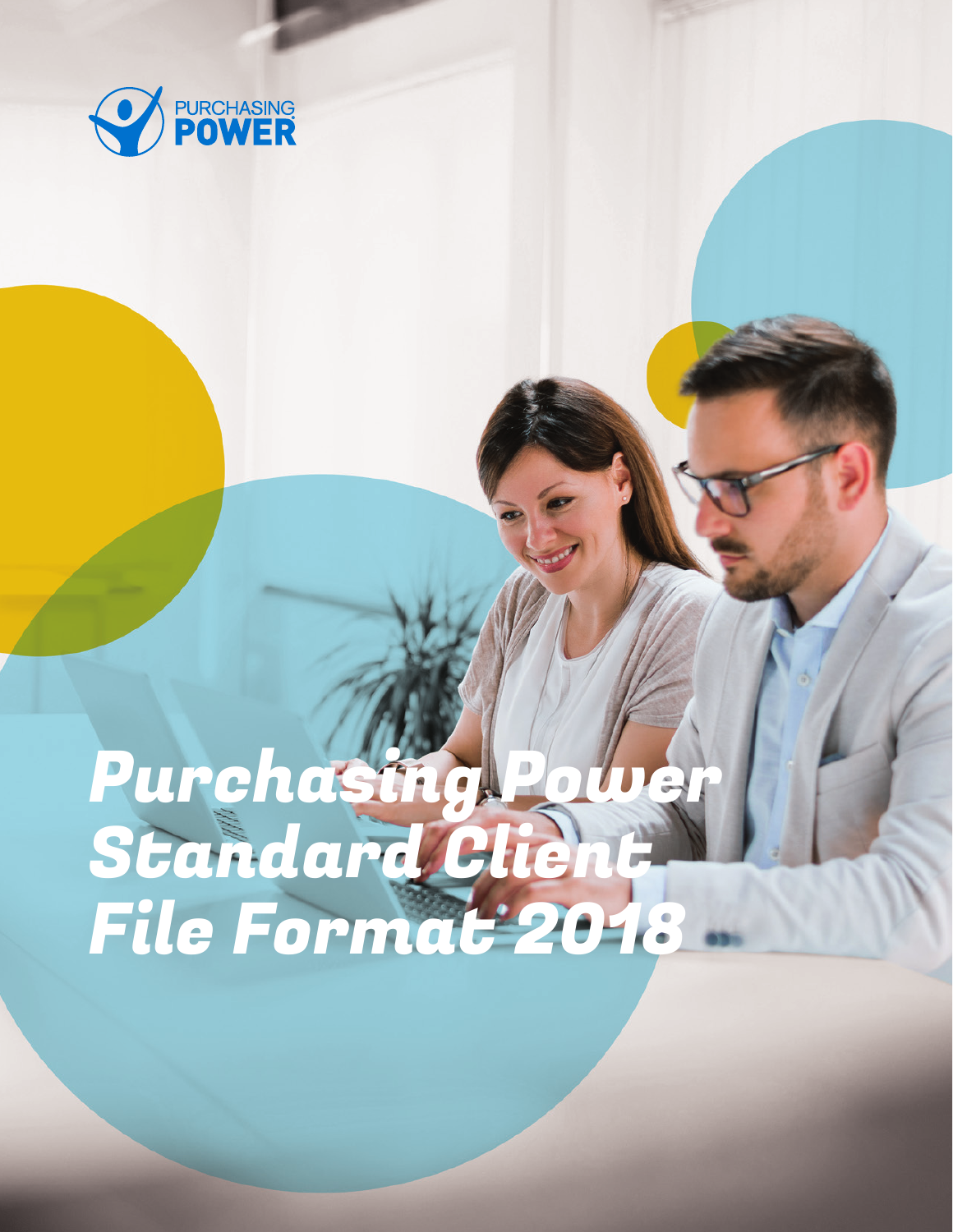

# Table of Contents

- 3 Eligibility File Format
- 6 Deduction File Format
- 8 Remittance File Format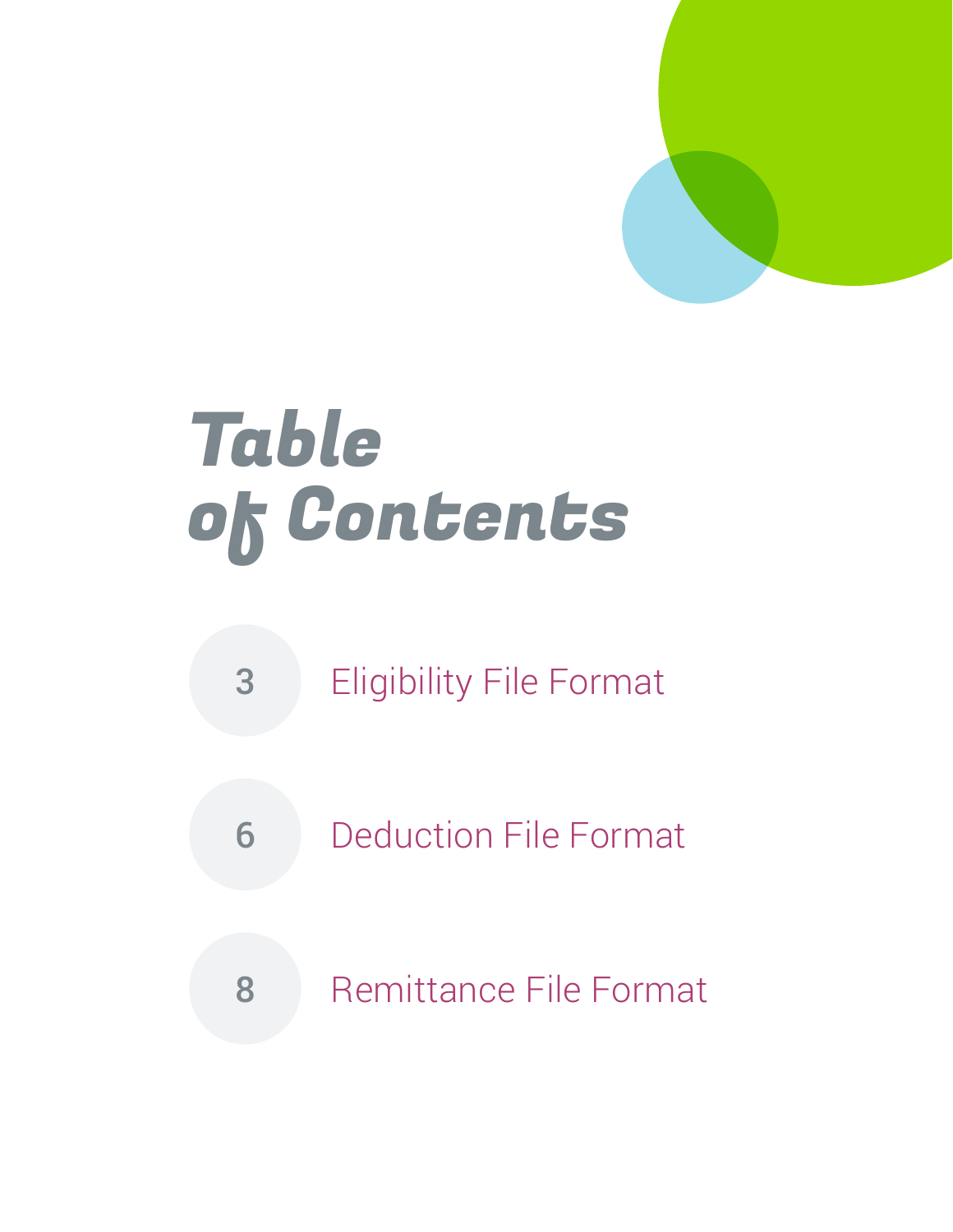### Eligibility File Format



### **1.** Security Pledge

All information contained in the employee eligibility file is considered extremely sensitive and will be encrypted on the file itself or during transmission between the Client and Purchasing Power and while housed in Purchasing Power's database. The requirements below are specific to the employee/member's eligibility and not the order itself (i.e. most of the information below is required in order for an employee/member to place an order).

### **2.** Purpose for the Information

Information in the eligibility file is used for the following purposes:

- 1. Eligibility unique identification of an employee/member and verification that the employee/member is eligible for the Purchasing Power program
	- Purchasing Power can do 1or 2-point matching. The more data points we have to compare, the greater the assurance that the match is a true positive
- 2. Accuracy ensuring that payment amounts are correct based on employee's/member's true pay frequency.
- 3. Communications certain information (address, etc.) is necessary if a direct mail campaign or other direct marketing effort is part of the communications plan

### **3.** File Format

The format is CSV with comma as the delimiter and double-quote,", as the optional enclosing character. If any column contains a special character, it must be enclosed in the double-quotes. Leading and trailing spaces are removed if they are not enclosed in double-quotes.

There are three record types in the file, the header (100), the details (200), and the trailer record (900). We ask for all three so we ensure complete data transfer and capture.

The listed field lengths are maximum lengths. Optional columns require a blank column holder. Do not skip the column; simply provide a blank or empty value.

Only two columns must adhere to a specific format; salary and date of hire. The salary uses the decimal as the dollar and cents separation character. It is not implied. The value 16000 is sixteen thousand dollars, not one-hundred and sixty. Leading and trailing zeros are optional.

The date of hire must be in the YYYYMMDD format.

### HEADER (100)

| <b>POSITION</b> | <b>NAME</b> | <b>PURPOSE</b>                                           | <b>REQUIRED</b> | <b>TYPE</b><br>(FIELD LENGTH) |
|-----------------|-------------|----------------------------------------------------------|-----------------|-------------------------------|
|                 | Record Type | Identifies the record as a detail record<br>of this type | <b>YES</b>      | Constant "100"                |
|                 | File Date   | Date of file creation                                    | <b>YES</b>      | Date YYYYMMDD                 |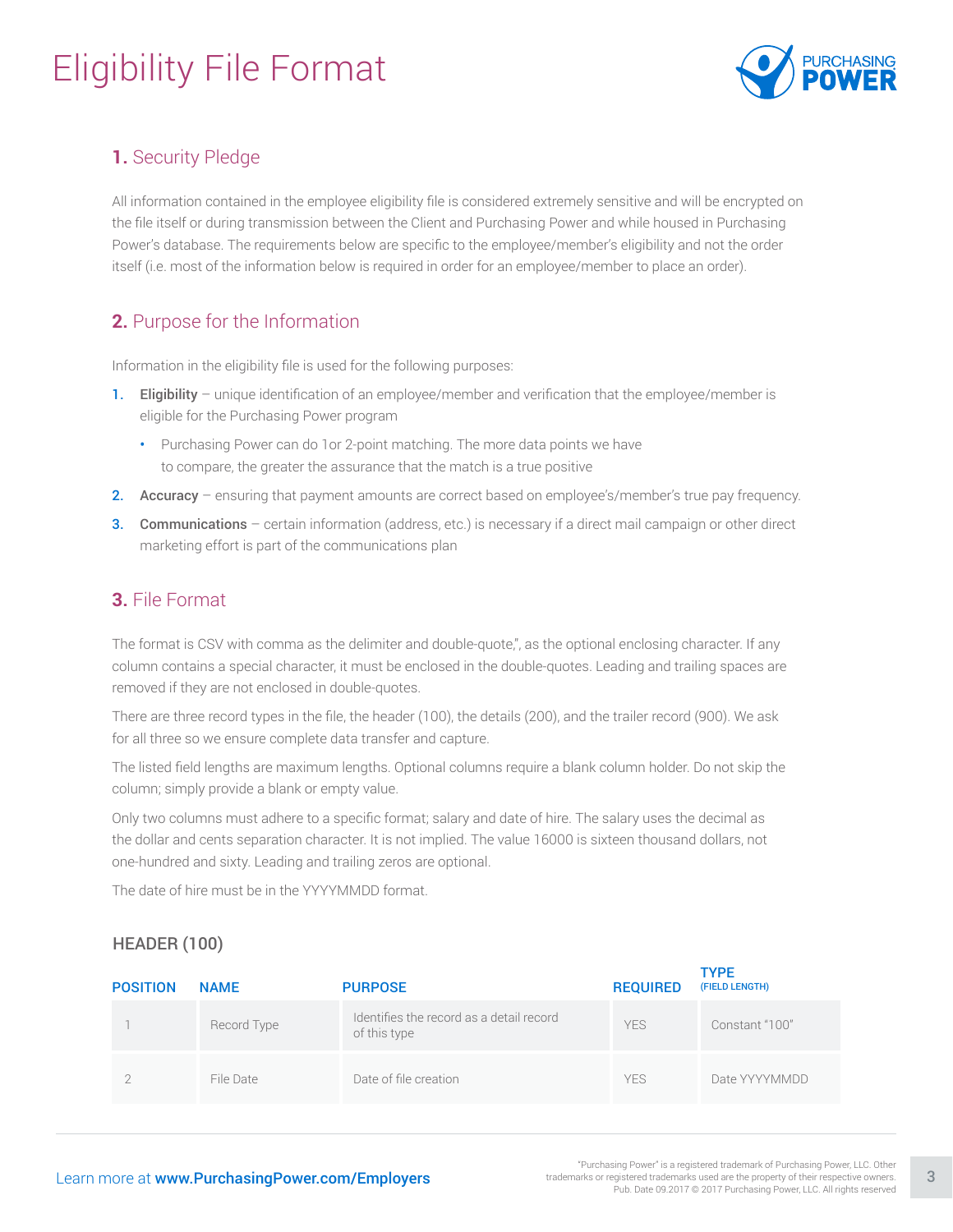### Eligibility File Format

*CONTINUED...*



### DETAILS (200)

\*\*\* if there are alternating pay frequencies, this information must also be provided

| <b>POSITION</b> | <b>NAME</b>                          | <b>PURPOSE</b>                                                                          | <b>REQUIRED</b> | <b>TYPE</b><br>(FIELD LENGTH) |
|-----------------|--------------------------------------|-----------------------------------------------------------------------------------------|-----------------|-------------------------------|
| 1               | Record Type                          | Identifies the record as a detail record<br>of this type                                | <b>YES</b>      | Constant "200"                |
| $\mathbf{2}$    | Unique Identifier                    | Unique identifier; SSN or payroll ID<br>is REQUIRED                                     | <b>YES</b>      | Character (15)                |
| 3               | First Name                           | Identification                                                                          | <b>YES</b>      | Character (30)                |
| $\overline{4}$  | Middle Initial                       | Identification                                                                          | NO.             | Character (1)                 |
| 5               | Last Name                            | Identification - Used as second point in<br>matching leading to more accurate match.    | <b>YES</b>      | Character (30)                |
| 6               | Address 1                            | Identification - Used as third point of matching<br>in cases where other matching fails | <b>YES</b>      | Character (80)                |
| $\overline{7}$  | Address 2                            | Identification                                                                          | NO.             | Character (80)                |
| 8               | City                                 |                                                                                         | <b>YES</b>      | Character (25)                |
| 9               | State                                |                                                                                         | <b>YES</b>      | Character (25)                |
| 10              | ZIP Code                             |                                                                                         | <b>YES</b>      | Character (11)                |
| 11              | Email Address                        | Communications                                                                          | PREFERRED       | Character (80)                |
| 12              | Pay Frequency ***                    | Ensuring that payment amounts are correct<br>based on employee's/member's true pay      | <b>YES</b>      | Character (15)                |
| 13              | Salary (or salary band)              | Used to determine employees/member's<br>spending limits.                                | <b>YES</b>      | Number (10,2)                 |
| 14              | Date Of Hire                         | Used in determining employee's/member's<br>eligibility                                  | YES             | Date YYYYMMDD                 |
| 15              | Location/Division<br>(If applicable) | Only required if necessary on deduction file<br>for deductions to be set up correctly.  | NO.             | Character (50)                |
| 16              | Employment Status **                 | To advise us if employee's/member's status<br>has changed                               | YES             | Character (4)                 |
| 17              | Employment Type **                   | Full-Time or Part-Time                                                                  | YES             | Character (2)                 |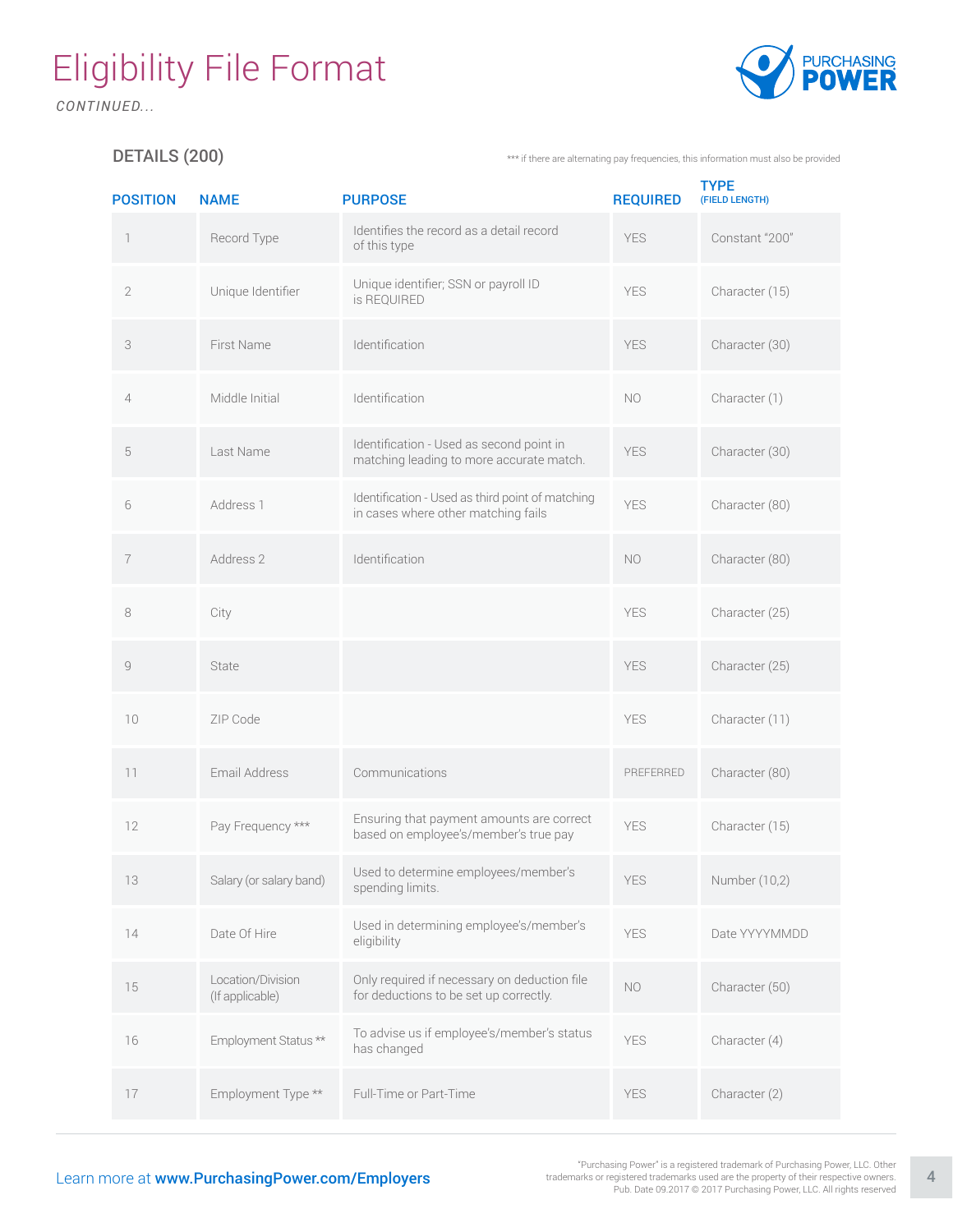### Eligibility File Format

*CONTINUED...*



### TRAILER (900)

| <b>POSITION</b> | <b>NAME</b>                 | <b>PURPOSE</b>                                                  | <b>REQUIRED</b> | <b>TYPE</b><br>(FIELD LENGTH) |
|-----------------|-----------------------------|-----------------------------------------------------------------|-----------------|-------------------------------|
|                 | Record Type                 | Identifies the record as a detail record<br>of this type        | <b>YES</b>      | Constant "900"                |
|                 | Number of Detail<br>Records | Provides a validation check for the number<br>of detail records | <b>YES</b>      | Integer                       |

#### ELIGIBILITY FILE FORMAT KEY

*(SUGGESTED CODES BELOW)*

| <b>PAY FREQUENCY **</b>                                                                | <b>EMPLOYMENT STATUS **</b>            | <b>EMPLOYMENT TYPE **</b> |  |
|----------------------------------------------------------------------------------------|----------------------------------------|---------------------------|--|
| *** If there are alternating pay frequencies, this<br>information must be provided *** | $ACT = Active$                         | $FT = FULL$ TIME          |  |
| $WK = WeekV$                                                                           | $\text{LOA} = \text{Leave of Absence}$ | $PT = PART TIME$          |  |
| $BW = Bi-Weekly$                                                                       | TERM = Termination                     |                           |  |
| $BWS = Bi-Weekly skip 3rd$                                                             | Examples of LOA                        |                           |  |
| SM = Semi-Monthly                                                                      | $FMLA = Family Leave$                  |                           |  |
| $MT = Monthly$                                                                         | MAT = Maternity Leave                  |                           |  |
|                                                                                        | MIL = Military Leave                   |                           |  |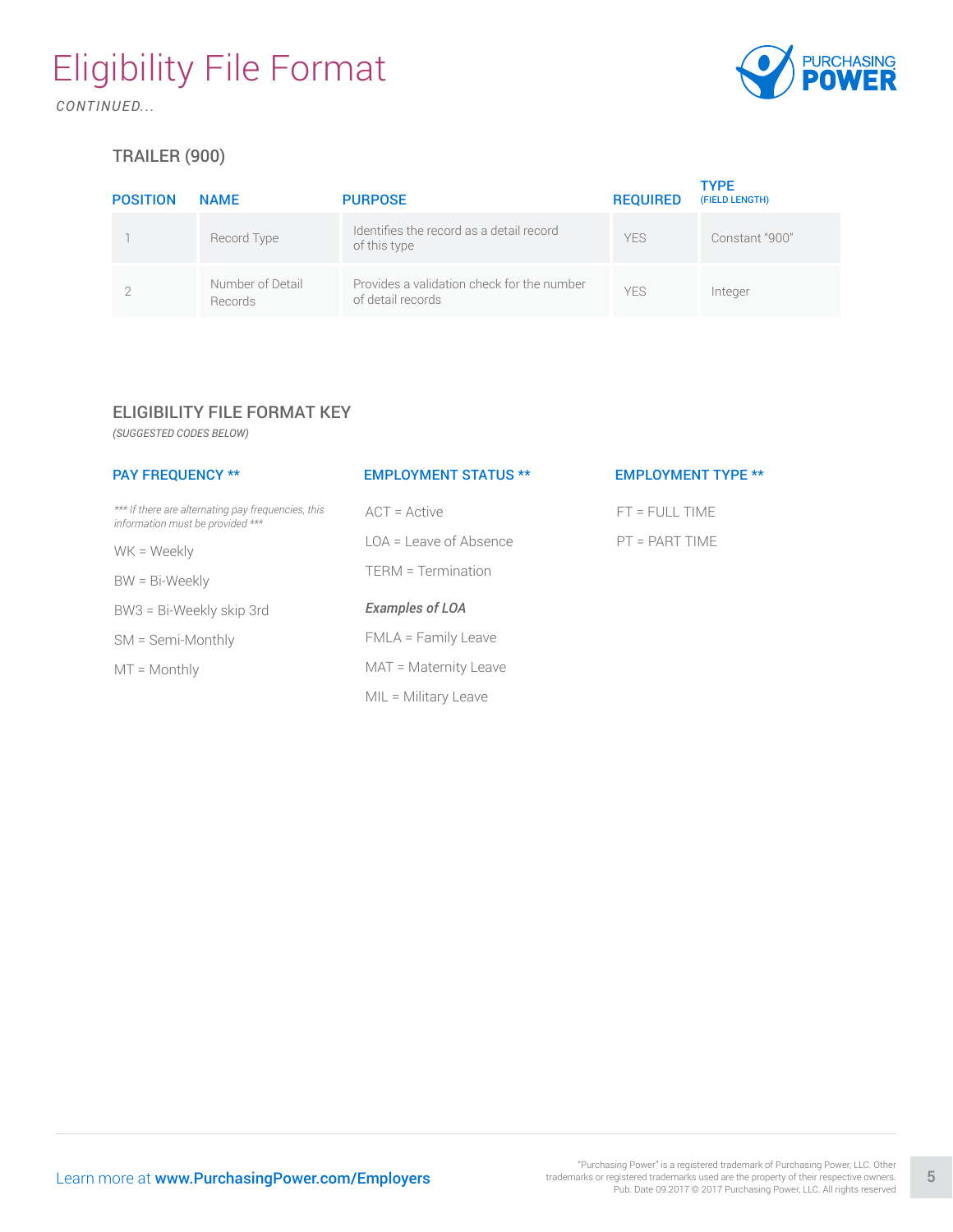### Deduction File Format



### **1.** Security Pledge

All information contained in the Deduction file is considered extremely sensitive and will be encrypted on the file itself or during transmission between the Client and Purchasing Power. The requirements below are specific to the employee orders and are necessary to set up the corresponding deductions in the Client's system.

### **2.** Purpose for the Information

Information in the Deduction file is used for the following purposes:

- 1. Unique Identification identifies an employee/member by SSN, Payroll Id or Member Id.
	- Purchasing Power can do 1 or 2-point matching. The more data points we have to compare, the greater the assurance that the match is a true positive.
- **2.** Accuracy ensuring that deduction amounts are correct based on several variables as well as ensuring deductions are taken from the correct employees/members.

### **3.** File Format

The format is CSV with comma as the delimiter and double-quote,", as the optional enclosing character. If any column contains a special character (i.e., comma, record separation character or leading/trailing spaces), it must be enclosed in the double-quotes. Leading and trailing spaces are removed if they are not enclosed in double-quotes.

There are three record types in the file, the header (100), the details (200), and the trailer record (900). We ask for all three so we ensure complete data transfer and capture.

The listed field lengths are maximum lengths. Optional columns require a blank column holder. Columns not required will not be skipped; a blank or empty value will be provided in that field.

Only date and currency columns must adhere to a specific format. Dates must be YYYYMMDD. The Payment Amount and Target Amount are currency columns using the decimal as the dollar and cents separation character. It is not implied. The value 16000 is sixteen thousand dollars, not one-hundred and sixty. Leading and trailing, after the decimal, zeros are optional.

#### DEDUCTION FILE FORMAT KEY

*(SUGGESTED CODES BELOW)*

#### PAY FREQUENCY \*\*

WK = Weekly BW = Bi-Weekly SM = Semi-Monthly MT = Monthly BW3 = Bi-Weekly skip 3rd in

a calendar month

*\*\*\* If there are alternating pay frequencies, this information must be provided \*\*\**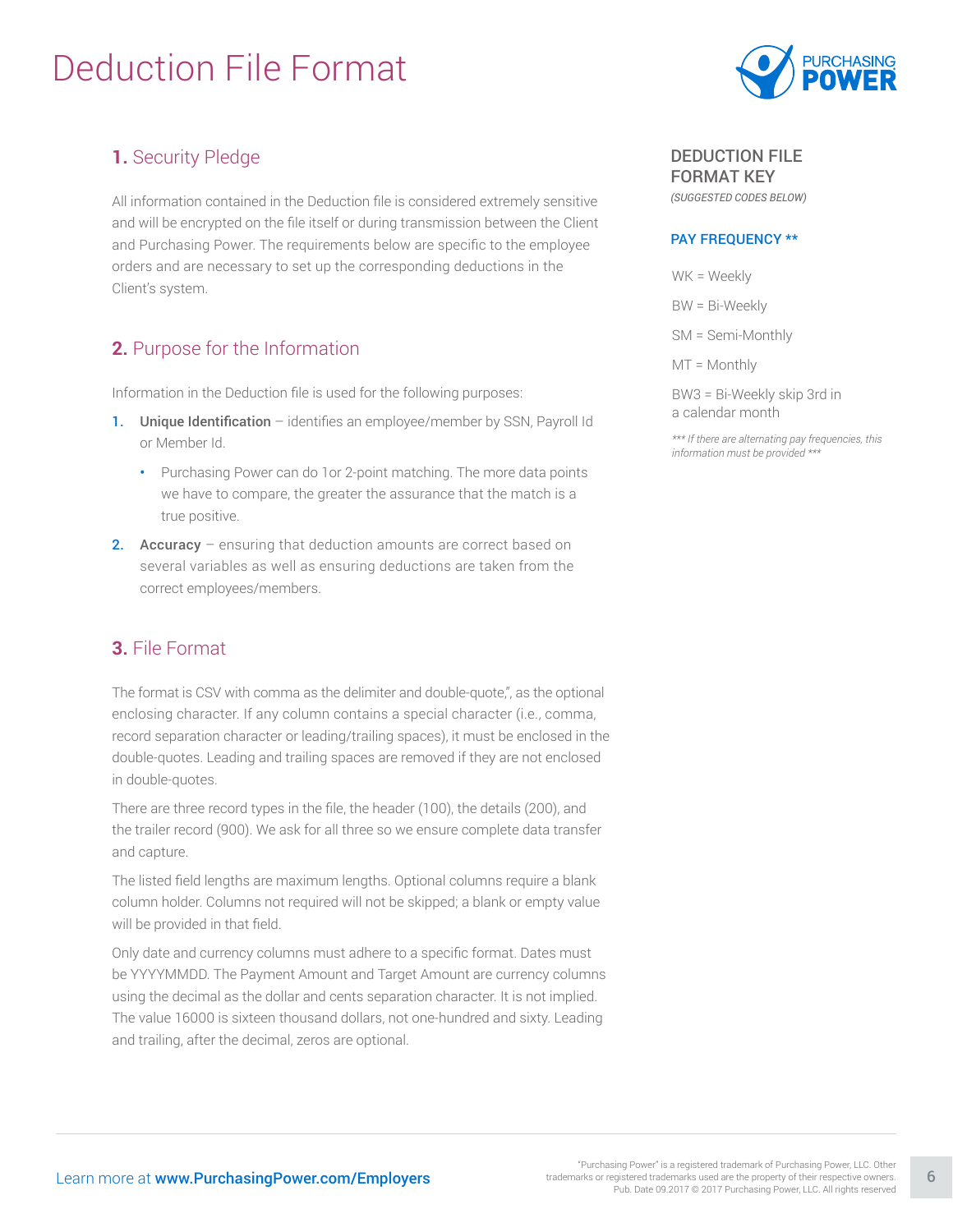### Deduction File Format

*CONTINUED...*



### HEADER (100)

| <b>POSITION</b> | <b>NAME</b> | <b>PURPOSE</b>                                           | <b>REQUIRED</b> | <b>TYPE</b><br>(FIELD LENGTH) |
|-----------------|-------------|----------------------------------------------------------|-----------------|-------------------------------|
|                 | Record Type | Identifies the record as a detail record<br>of this type | YFS.            | Constant "100"                |
|                 | File Date   | Date of file creation                                    | <b>YES</b>      | Date YYYYMMDD                 |

#### DETAILS (200)

\* Either SSN or payroll ID is required \*\*\* If there are alternating pay frequencies, this information must also be provided

| <b>POSITION</b> | <b>NAME</b>                          | <b>PURPOSE</b>                                                                | <b>REQUIRED</b> | <b>TYPE</b><br>(FIELD LENGTH) |
|-----------------|--------------------------------------|-------------------------------------------------------------------------------|-----------------|-------------------------------|
|                 | Record Type                          | Identifies the record as a detail record<br>of this type                      | <b>YFS</b>      | Constant "200"                |
| $\overline{2}$  | Unique Identifier                    | Unique identifier; SSN, Payroll ID, or Member<br>ID payroll ID                | <b>YES</b>      | Character (15)                |
| 3               | First Name                           | Used as second point in matching leading<br>to more accurate match            | <b>YES</b>      | Character (30)                |
| $\overline{4}$  | Last Name                            | Used as second point in matching leading<br>to more accurate match            | <b>YES</b>      | Character (30)                |
| 5               | Location/Division<br>(If applicable) | Only required if necessary for deductions to<br>be set up correctly by Client | N <sub>O</sub>  | Character (50)                |
| 6               | Next Deduction Date                  | To advise Clients of when Purchasing Power<br>expects payments to begin       | N <sub>O</sub>  | Date YYYYMMDD                 |
| 7               | Pay Frequency ***                    | To advise Clients of pay frequency used to<br>calculate the payment amounts   | <b>YFS</b>      | Character (15)                |
| 8               | Payment Amount                       | To advise Clients of pay frequency used to<br>calculate the payment amounts   | <b>YES</b>      | Number<br>(999999.99)         |

### TRAILER (900)

| <b>POSITION</b> | <b>NAME</b>                        | <b>PURPOSE</b>                                                  | <b>REQUIRED</b> | <b>TYPE</b><br>(FIELD LENGTH) |
|-----------------|------------------------------------|-----------------------------------------------------------------|-----------------|-------------------------------|
|                 | Record Type                        | Identifies the record as a detail record<br>of this type        | YFS.            | Constant "900"                |
|                 | Number of Detail<br><b>Records</b> | Provides a validation check for the number<br>of detail records | <b>YFS</b>      | Integer                       |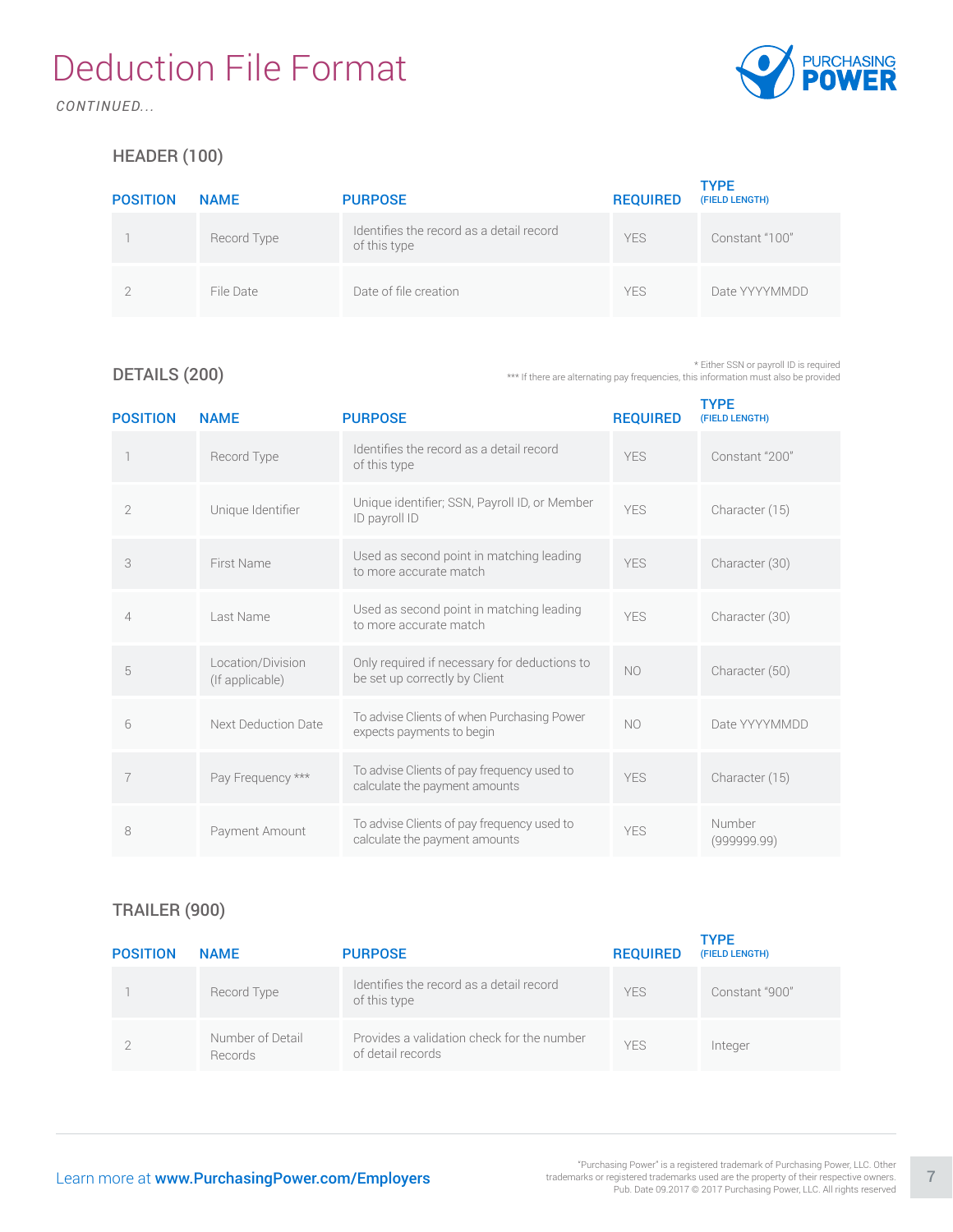### Remittance File Format



### **1.** Security Pledge

All information contained in the Remittance file is considered extremely sensitive and will be encrypted on the file itself or during transmission between the Client and Purchasing Power. The requirements below are specific to the employee orders and are necessary to reconcile the remittance payments.

### **2.** Purpose for the Information

Information in the Remittance file is used for the following purposes:

- 1. Unique Identification identifies an employee/member by SSN, Payroll Id or Member Id.
	- Purchasing Power can do 1 or 2-point matching. The more data points we have to compare, the greater the assurance that the match is a true positive.
- 2. Ensuring deductions are applied to the correct accounts.

### **3.** File Format

The format is CSV with comma as the delimiter and double-quote,", as the optional enclosing character. If any column contains a special character (i.e., comma or end of record or leading/trailing spaces), it must be enclosed in the double-quotes. Leading and trailing spaces are removed if they are not enclosed in double-quotes.

There are three record types in the file, the header (100), the details (200), and the trailer record (900). We ask for all three so we ensure complete data transfer and capture.

The listed field lengths are maximum lengths. Optional columns require a blank column holder. Do not skip the column; simply provide a blank or empty value.

All date columns must adhere to a specific format; YYYYMMDD.

The Payment Amount uses the decimal as the dollar and cents separation character. It is not implied. The value 16000 is sixteen thousand dollars, not one-hundred and sixty. Leading and trailing zeros are optional.

#### ELIGIBILITY FILE FORMAT KEY *(SUGGESTED CODES BELOW)*

#### EMPLOYMENT STATUS \*\*

ACT = Active LOA = Leave of Absence

TERM = Termination

#### *Examples of LOA*

FMLA = Family Leave MAT = Maternity Leave MED = Medical Leave MIL = Military Leave